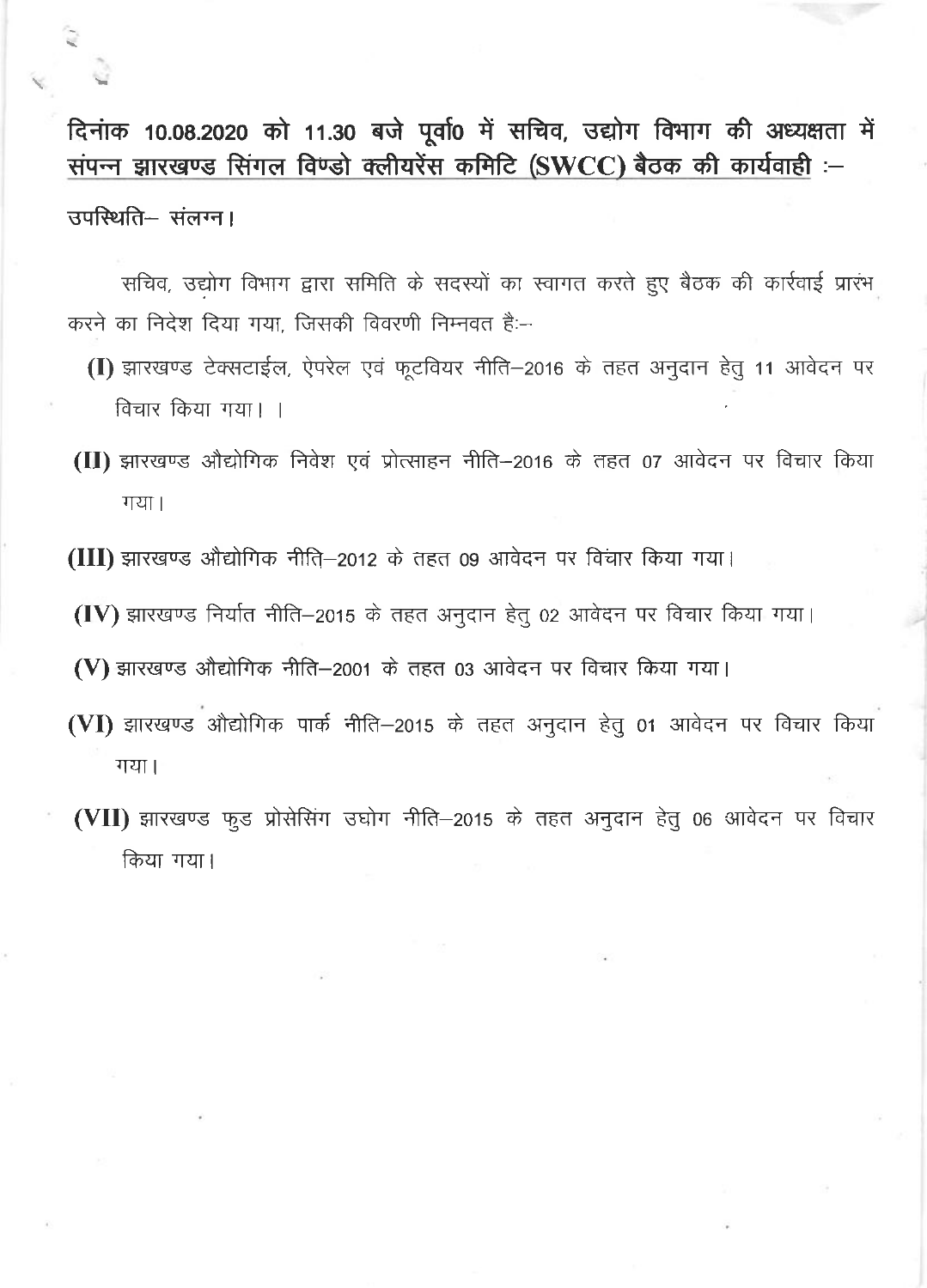#### Jharkhand Textile, Apparel & Footwear Policy -2016 L

### 1. M/s Matrix Clothing Private Limited-

#### **Company Background:**

Matrix Clothing has set up a plant with 195 sewing machines at Silk IRBA, Ranchi. This unit is running single shift with a production capacity of 90,000 garments per month. Total employment at the unit is approx 300 employees. It has been set up in the named address having built up area of 30,000 sq. ft. The built-up shed has already been leased from JIADA and production started from 24.06.2019. There has been provision for fabric inspection, storage, and cutting, finishing, packing and washing. The DoP of the unit is 24.06.2019.

Project Cost: Total Project Cost (including Infrastructure development) is approximately INR 449 Lacs and actual expenditure incurred as on 31<sup>st</sup> March'2019 is INR 306.92 Lacs as per CA Certificate. The Company has infused total amount from their internal accrual.

| <b>Particulars</b>                                | (In Rs Lakh) |
|---------------------------------------------------|--------------|
| Land                                              | <b>NIL</b>   |
| Building                                          | 12.67        |
| Plant & Machinery                                 | 373.31       |
| Tools, jigs, fixtures, dies, electrification etc. | 62.98        |
| EPF, ESI & HEALTH Insurance                       | nil          |
| Pollution control equipment                       | -Nil         |
| Stamp & Registration expenses                     | <b>NIL</b>   |
| Pre-operative expenses                            | <b>NIL</b>   |
| Other investments                                 | <b>NIL</b>   |
| Total                                             | 448.96       |

Current Stage of Unit: Project is completed as per Detailed Project Report; Plant and Machinery is installed and unit is running successfully and commercially as on date. Unit has gone into commercial production on 24.06.2019.

#### **Month wise Sales/Production, Taxes paid Report:**

| SL.<br>No. | <b>Month</b> | No. Of<br>employees | Production<br>(pcs.) | Sales in<br>(pcs.) | <b>Electricity</b><br>charges Paid | <b>Jharkhand</b><br><b>Professional Tax</b><br>paid | <b>GST</b> |
|------------|--------------|---------------------|----------------------|--------------------|------------------------------------|-----------------------------------------------------|------------|
|            | Jun-19       | 278                 | 16,726               | 9,261              | 91,710                             | <b>NIL</b>                                          | 19,33,211  |
|            | July-19      | 268                 | 11,948               | 6,804              | 43.866                             | <b>NIL</b>                                          | 1,11,480   |
|            | Aug-19       | 275                 | 11,208               | 5,846              | <b>NIL</b>                         | 5,050                                               | 1,63,168   |
|            | Total        |                     | 39,882               | 21,911             | 1,35,576                           | 5,050                                               | 22,07,859  |

|                           |                            | 20AABCM8475B1ZU (Matrix Clothing) |                  |                            |  |  |  |  |  |  |  |
|---------------------------|----------------------------|-----------------------------------|------------------|----------------------------|--|--|--|--|--|--|--|
| Sales & Total GST Payment |                            |                                   |                  |                            |  |  |  |  |  |  |  |
| Jun-19 to Aug-19          | <b>Total Taxable Value</b> | <b>Total Tax Liability</b>        | Tax paid through | Total Tax paid through ITC |  |  |  |  |  |  |  |
| Jun-19                    | 13394163.00                | 1933212.22                        | 0.00             | 1933212.22                 |  |  |  |  |  |  |  |
| $J$ ul-19                 | 2229575.34                 | 111478.77                         | 0.00             | 111478.77                  |  |  |  |  |  |  |  |
| Aug-19                    | 3263375.90                 | 163168.80                         | 0.00             | 163168.80                  |  |  |  |  |  |  |  |
| Total                     | 18887114.24                | 2207859.79                        | 0.00             | 2207859.79                 |  |  |  |  |  |  |  |

#### **Application & Check List for Employment Generation & Reimbursement** to employer towards expenditure on ESI and EPF subsidy:

| Particulars                              | Yes/ | Remar |
|------------------------------------------|------|-------|
| Form I - CAF (Combined Application Form) |      |       |
|                                          |      |       |
|                                          |      |       |
|                                          |      |       |
|                                          |      |       |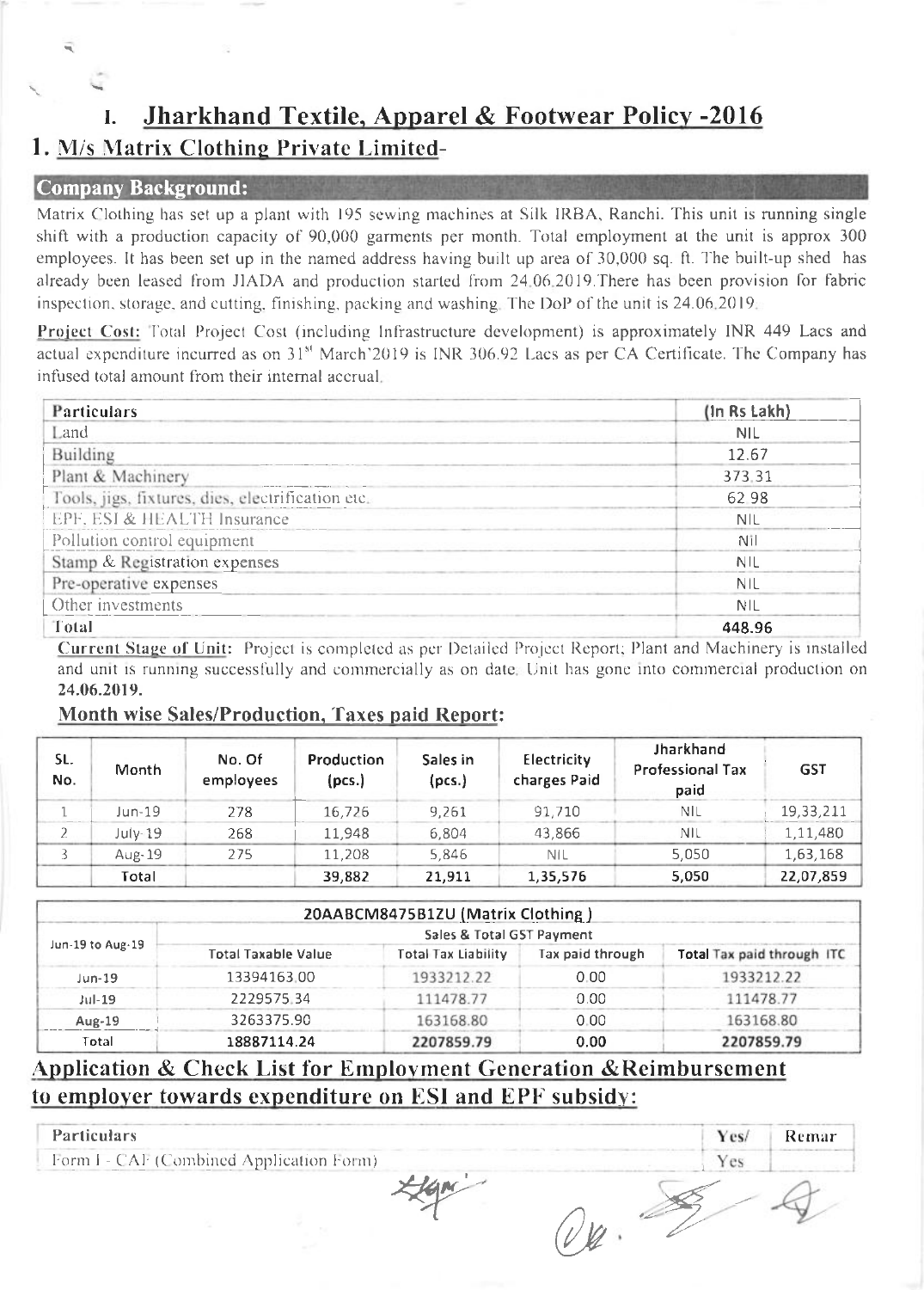| Form $-1$ A Common Application form for Incentive along with Appendix $-1$                 | Yes.            |  |
|--------------------------------------------------------------------------------------------|-----------------|--|
| Form - XXIX: - Application for Grant of Reimbursement of Employment Generation             | Yes             |  |
| Subsidy along with Declaration. Appendix - XXXVI CA Certificate on List of                 |                 |  |
| Employees and Salary paid /Audit Report of Company for Claimed Year                        |                 |  |
| Form - XXVI: - Application for Grant of Reimbursement of Employee Provident Fund           |                 |  |
| paid along with Declaration Appendix - XXXIII Provident Fund Payment Challan for           |                 |  |
| the Month of June, July & Aug'19.                                                          | Yes             |  |
| Copy of PF submission duly self-certified by the Company Secretary/Audit Report of         |                 |  |
| Company for Claimed Year                                                                   |                 |  |
| Form - XXVII: - Application for Grant of Reimbursement of Employees' State                 | Yes             |  |
| Insurance (ESI) paid along with Declaration                                                |                 |  |
| Appendix - XXXIV Employees' State Insurance (ESI) Payment Challan for the Month            |                 |  |
| of June, July & Aug'19                                                                     |                 |  |
| Copy of ESI submission duly self-certified by CA/Audit Report of Company for               |                 |  |
| Claimed Year                                                                               |                 |  |
| PAN Number - (AABCM8475B)                                                                  | Yes             |  |
| Certificate of Incorporation / Registration of the Organization, Memorandum and            | Yes             |  |
| Articles of Association and Bye laws of the Society (if applicable) / Partnership Deed     |                 |  |
| etc. CIN- (U74899HR1977PTC037242)                                                          |                 |  |
| Udyog Aadhaar No. /I.E.M.- (JH20C0014264)                                                  | Yes             |  |
| GSTIN No.- (20 AABCM8475B1ZU)                                                              | Yes             |  |
| Consent of Established -from Jharkhand State Pollution Control Board,                      | Yes             |  |
| JSPCB/HO/RNC/CTE-3221132/2018/1119<br>$DT: -02-11-2018$                                    |                 |  |
| Consent of Operative - from Jharkhand State Pollution Control Board.                       | Yes             |  |
| Cost of Project as per DPR certified by Bank/financing institution (If Project not finance | Yes             |  |
| by the Bank/ financing institution than Certify by the CA                                  |                 |  |
| Factory License No - (FCA1836453890101)                                                    | Yes             |  |
| Copy of Power sanction letter and Agreement                                                | <b>Yes</b>      |  |
| Employee Provident Fund (EPF) Registration - (JHRAN1721670000)                             | Yes             |  |
| Employee State Insurance (ESI) Registration - (60690237830010199)                          | Yes             |  |
| Self-Certified No Due Certificate for Electricity, commercial Tax, Water charges,          | Yes <sup></sup> |  |
|                                                                                            |                 |  |
| Date of Commercial Production -DoP 24-06-2019                                              |                 |  |
| Self-Declaration Digitally Signed                                                          | Yes             |  |
| Format - 1.1: - Board Resolution                                                           | Yes             |  |
| Format - 1.2: - Power of Attorney                                                          | Yes             |  |
| Format $-1.4$ : $-$ Statement of production, sales and taxes paid by the unit during the   | <b>Yes</b>      |  |
| period certified by Chartered Accountant.                                                  |                 |  |
| Format-1.6: - Format for Affidavit                                                         | <b>Yes</b>      |  |
| Format - 1.7(a)/(b): - Certificate From Chartered Accountant In Respect Of Proof of        | Yes             |  |
| Expenditure/ Fixed Capital by the Applicant                                                |                 |  |
| Format - 1.8: - Certificate to be issued by the Regional Provident Fund Commissioner/      | Yes             |  |
| Director/ESI/ Health Insurance Agencies (As the case may be)                               |                 |  |
| Format - 1.10: - Format for Detail Project Report (DPR)self-attested                       | Yes             |  |
| All banks account statement                                                                | Yes             |  |
| CA certificate for Investment made as on date                                              | Yes.            |  |
| <b>Additional Documents Complied:</b>                                                      |                 |  |
| Audited Balance Sheet FY 18-19 Provisional B/S for the till Aug'19                         | <b>Yes</b>      |  |
| EPF Challan and ESI Challan has been duly certified by Chartered Accountant and            | <b>Yes</b>      |  |
| verified with Bank                                                                         |                 |  |
| Biometric Attendance Sheet duly signed by Authorized Person                                | Yes             |  |

 $04.262$ 

 $\overline{\epsilon}$ 

 $\overline{\mathcal{L}}$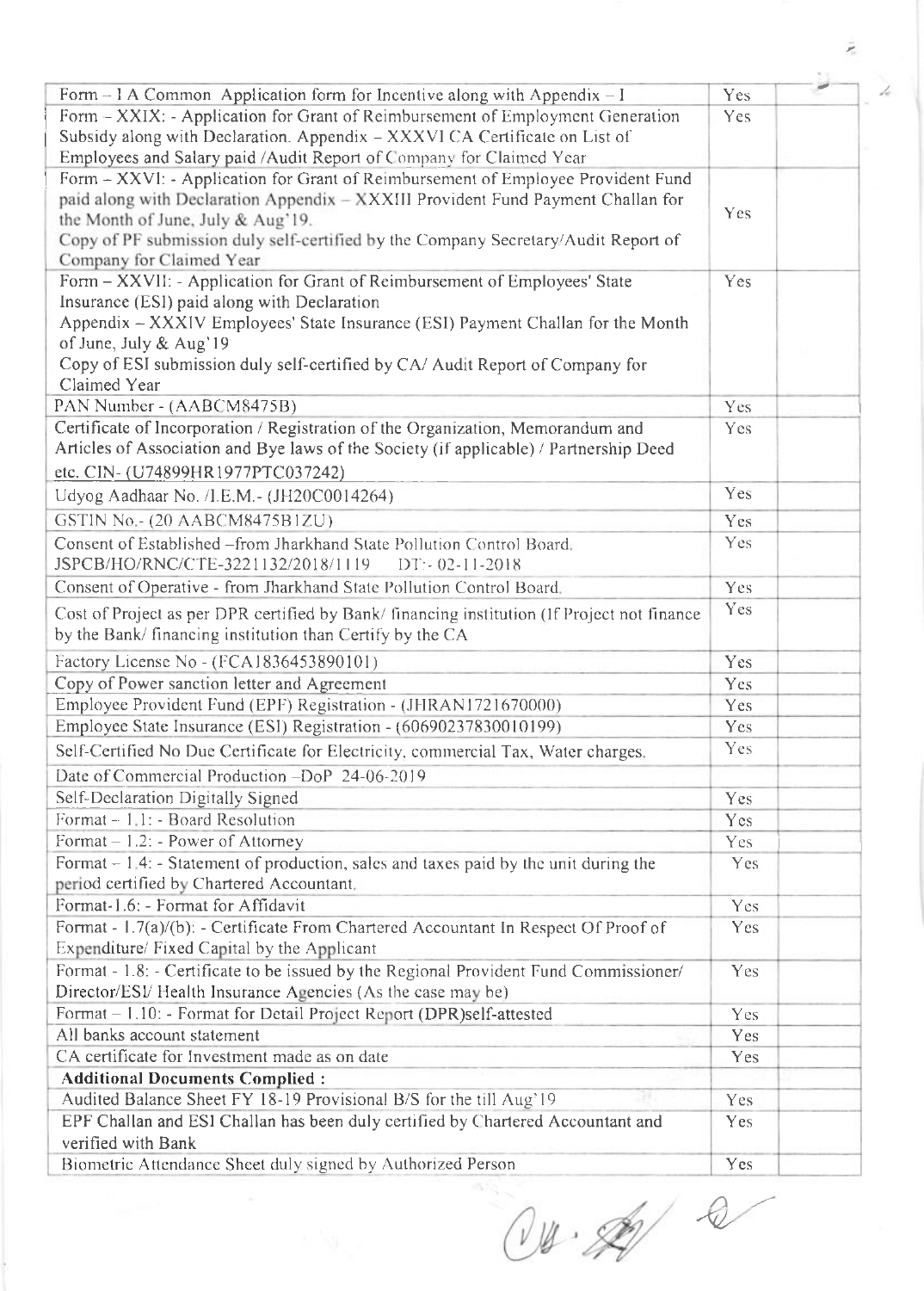| Caste/residential certificate by the competent authority not below the rank of SDO in | <b>Yes</b> |  |
|---------------------------------------------------------------------------------------|------------|--|
| the State of Jharkhand                                                                |            |  |
| CA Certificate on List of Employees and Salary paid                                   | <b>Yes</b> |  |
| Self-certified copy of PF submission for the employees against whom reimbursement is  | <b>Yes</b> |  |
| claimed                                                                               |            |  |

### Calculation for eligibility claim towards Employment generation subsidy

|                           |         | Claimed by | Eligible Total |        | Non Eligible with Reason |       |                                                     |        |                  |         |                                      |          |                               |                              |        |  |
|---------------------------|---------|------------|----------------|--------|--------------------------|-------|-----------------------------------------------------|--------|------------------|---------|--------------------------------------|----------|-------------------------------|------------------------------|--------|--|
| <b>Month</b><br>June'2019 | Company |            |                |        | Managerial<br>staff      |       | Non<br>availability of<br>either EPF/ESI<br>or both |        | Salary<br>Unpaid |         | No.<br>informat<br>ion.<br>available |          | Diff<br>SC/ST/<br>Paid<br>Day | Non Eligible<br><b>Total</b> |        |  |
| Particular                | No.     | Amt        | No.            | Amt    | No.                      | Amt   | No.                                                 | Amt    | N<br>o           | A<br>mt | No.                                  | А<br>mt  | Amt.                          | <b>No</b>                    | Amt    |  |
| Male-Gen & OBC            | 33      | 139401     | $\mathbf{2}$   | 2333   | 12                       | 35926 | 19                                                  | 100443 |                  |         |                                      |          | 699                           | 31                           | 137068 |  |
| Male - ST & SC            | 16      | 28337      | 12             | 14400  | 2                        | 5269  | 1.                                                  | 5133   |                  |         | 1                                    | $\theta$ | 3535                          | 4                            | 13937  |  |
| Male Total                | 49      | 167738     | 14             | 16733  | 14                       | 41195 | 20                                                  | 105576 | 0                | 0       | 1                                    | $\bf{0}$ | 4234                          | 35                           | 151005 |  |
| Female-Ge&OBC             | 100     | 139877     | 88             | 117400 |                          | 1588  | $\mathbf{1}$                                        | 6000   |                  |         | 10                                   | 0        | 14889                         | 12                           | 22477  |  |
| Female - ST & SC          | 129     | 177906     | 106            | 143300 | 8                        | 10207 | <b>I</b>                                            | 5776   |                  |         | 14                                   | 0        | 18623                         | 23                           | 34606  |  |
| Female Total              | 229     | 317783     | 194            | 260700 | 9                        | 11795 | $\overline{2}$                                      | 11776  | $\mathbf{0}$     | 0       | 24                                   | 0        | 33512                         | 35                           | 57083  |  |
| <b>Grand Total</b>        | 278     | 485521     | 208            | 277433 | 23                       | 52990 | 22                                                  | 117352 | 0                | 0       | 25                                   | 0        | 37746                         | 70                           | 208088 |  |

| Claimed by<br>Eligible Total     |         |         |     |         |                     |        |                                                     | Non Eligible with Reason |                  |         |                                      |          |                                             |                              |        |  |  |
|----------------------------------|---------|---------|-----|---------|---------------------|--------|-----------------------------------------------------|--------------------------|------------------|---------|--------------------------------------|----------|---------------------------------------------|------------------------------|--------|--|--|
| <b>Month</b><br><b>July'2019</b> | Company |         |     |         | Managerial<br>staff |        | Non<br>availability of<br>either EPF/ESI<br>or both |                          | Salary<br>Unpaid |         | No.<br>informat<br>ion.<br>available |          | <b>Diff</b><br>SC/ST/<br>Paid<br><b>Day</b> | <b>Non Eligible</b><br>Total |        |  |  |
| Particular                       | No.     | Amt     | No  | Amt     | N<br>$\circ$        | Amt    | No                                                  | Amt                      | N<br>$\circ$     | A<br>mt | N<br>$\circ$                         | A<br>m   | Amt.                                        | N<br>$\Omega$                | Amt    |  |  |
| Male-Gen & OBC                   | 33      | 188113  | 3   | 9973    | 12                  | 69000  | 18                                                  | 108000                   |                  |         |                                      |          | 1140                                        | 30                           | 178140 |  |  |
| Male - ST & SC                   | 17      | 96047   | 14  | 66152   | $\overline{2}$      | 12000  | 1                                                   | 6000                     |                  |         |                                      |          | 11895                                       | 3                            | 29895  |  |  |
| Male Total                       | 50      | 284160  | 17  | 76125   | 14                  | 81000  | 19                                                  | 114000                   | $\mathbf 0$      | 0       | $\mathbf{0}$                         | 0        | 13035                                       | 33                           | 208035 |  |  |
| Female-Ge&OBC                    | 97      | 552420  | 93  | 514839  | $\mathbf{1}$        | 6000   | $\overline{2}$                                      | 12000                    |                  |         | 1                                    | $\Omega$ | 19581                                       | 4                            | 37581  |  |  |
| Female - ST & SC                 | 121     | 669904  | 108 | 601839  | 7                   | 40859  |                                                     | 6000                     |                  |         | 5                                    | $\Omega$ | 21206                                       | 13                           | 68065  |  |  |
| Female Total                     | 218     | 1222324 | 201 | 1116678 | 8                   | 46859  | 3                                                   | 18000                    | $\mathbf{O}$     | 0       | 6                                    | 0        | 40787                                       | 17                           | 105646 |  |  |
| <b>Grand Total</b>               | 268     | 1506484 | 218 | 1192803 | 22                  | 127859 | 22                                                  | 132000                   | 0                | 0       | 6                                    | 0        | 53822                                       | 50                           | 313681 |  |  |

|                      |           | Claimed by |                | <b>Eligible Total</b> |              |                     |              | Non Eligible with Reason                                    |               |                  |               |                                    |                               |                   |                                        |
|----------------------|-----------|------------|----------------|-----------------------|--------------|---------------------|--------------|-------------------------------------------------------------|---------------|------------------|---------------|------------------------------------|-------------------------------|-------------------|----------------------------------------|
| Month<br>August'2019 |           | Company    |                |                       |              | Managerial<br>staff |              | Non<br>availability of<br>either EPF/<br><b>ESI or both</b> |               | Salary<br>Unpaid |               | No<br>informati<br>0n<br>available | Diff<br>SC/ST/<br>Paid<br>Day |                   | <b>Non</b><br>Eligible<br><b>Total</b> |
| Particular           | <b>No</b> | Amt        | No.            | Amt                   | N<br>$\circ$ | Amt                 | N<br>$\circ$ | Amt                                                         | N<br>$\Omega$ | А<br>mt.         | N<br>$\Omega$ | A<br>mt                            | Amt.                          | N<br>$\mathbf{o}$ | Amt                                    |
| Male-Gen & OBC       | 33        | 192924     | $\overline{2}$ | 8306                  | 12           | 69000               | 19           | 114000                                                      |               |                  |               |                                    | 1618                          | 31                | 184618                                 |
| Male - ST & SC       | 17        | 98620      | 14             | 70258                 | 2            | 12000               |              | 6000                                                        |               |                  |               |                                    | 10362                         | 3                 | 28362                                  |
| Male Total           | 50        | 291544     | 16             | 78564                 | 14           | 81000               | 20           | 120000                                                      | $\mathbf 0$   | $\bf{0}$         | 0             | 0                                  | 11980                         | 34                | 212980                                 |
| Female-Gen &<br>OBC. | 99        | 554092     | 96             | 515613                | 1            | 6000                |              | 6000                                                        |               |                  | 1             | $\bigcirc$                         | 26479                         | 3                 | 38479                                  |
| Female - ST & SC     | 126       | 695932     | 118            | 611613                | 7            | 41300               |              | 6000                                                        |               |                  |               |                                    | 37019                         | 8                 | 84319                                  |
| Female Total         | 225       | 1250024    | 214            | 1127226               | 8            | 47300               | $\mathbf{Z}$ | 12000                                                       | $\Omega$      | $\Omega$         | 1             | 0                                  | 63498                         | 11                | 122798                                 |
| <b>Grand Total</b>   | 275       | 1541568    | 230            | 1205790               | 22           | 128300              | 22           | 132000                                                      | 0             | $\Omega$         |               | 0                                  | 75478                         | 45                | 335778                                 |

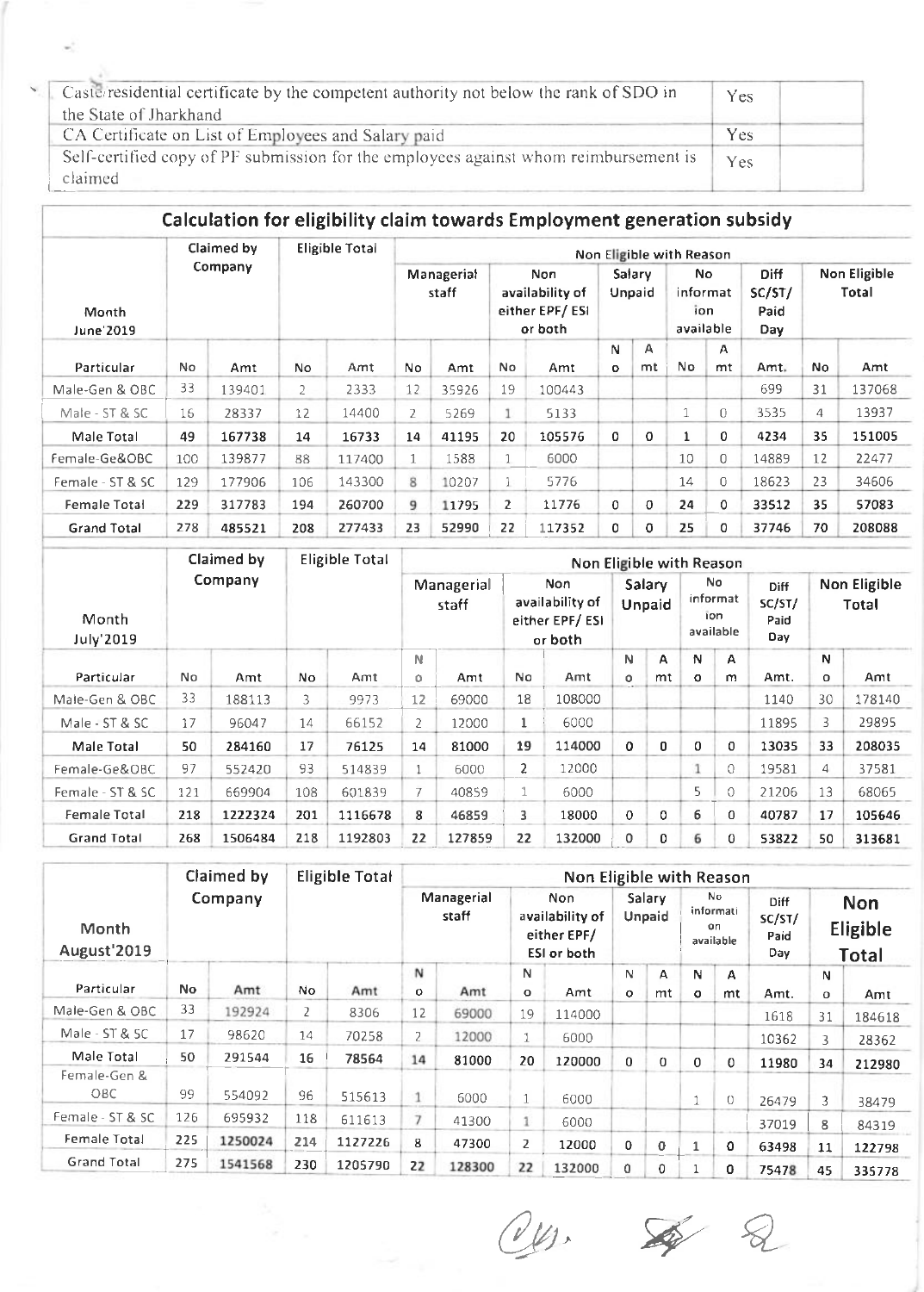|                           |                         |                                    |                        | Summary sheet for Employment generation subsidy |                     |                     |                |                                                       |                                |                                       |                                              |                              |                       |  |
|---------------------------|-------------------------|------------------------------------|------------------------|-------------------------------------------------|---------------------|---------------------|----------------|-------------------------------------------------------|--------------------------------|---------------------------------------|----------------------------------------------|------------------------------|-----------------------|--|
|                           |                         | Claimed for                        |                        | Eligible Claim                                  |                     |                     |                |                                                       |                                |                                       | Non Eligible claim for EPF & ESI with Reason |                              |                       |  |
| Month<br>June 2019        |                         | EPF & ESI by<br>Company            |                        | for EPF & ESI<br>Total                          | Managerial<br>staff |                     |                | <b>Non</b><br>availability<br>of either<br>EPF/ESI or | No<br>information<br>available |                                       | Diff due to<br>claim on<br>paid day          |                              | Non Eligible<br>Total |  |
| Particular                | No.                     | Amount                             | No.                    | Amount                                          | <b>No</b>           | Amt                 | No             | Amt                                                   | No                             | Amt                                   | Amt                                          | No                           | Amt                   |  |
| Male                      | 49                      | 8218                               | 5                      | 982                                             | 14                  | 4275                | 20             | 2952                                                  | 10                             | 0                                     | 9                                            | 44                           | 7236                  |  |
| Female                    | 229                     | 11184                              | 42                     | 9142                                            | 9                   | 229                 | $\overline{2}$ | 1411                                                  | 176                            | 244                                   | 158                                          | 187                          | 2042                  |  |
| <b>Grand Total</b>        | 278                     | 19402                              | 47                     | 10124                                           | 23                  | 4504                | 22             | 4363                                                  | 186                            | 244                                   | 167                                          | 231                          | 9278                  |  |
|                           |                         | <b>Claimed for</b>                 |                        | Eligible Claim                                  |                     |                     |                |                                                       |                                |                                       | Non Eligible claim for EPF & ESI with Reason |                              |                       |  |
| Month<br><b>July'2019</b> | EPF & ESI by<br>Company |                                    | for EPF & ESI<br>Total |                                                 | Managerial<br>staff |                     |                | Non<br>availability<br>of either<br>EPF/ESI or        |                                | <b>No</b><br>information<br>available | Diff due to<br>claim on<br>paid day          | <b>Non Eligible</b><br>Total |                       |  |
| Particular                | No.                     | Amount                             | No.                    | Amount                                          | <b>No</b>           | Amt                 | <b>No</b>      | Amt                                                   | <b>No</b>                      | Amt                                   | Amt                                          | No                           | Amt                   |  |
| Male                      | 50                      | 22009                              | 8                      | 6009                                            | 14                  | 12000               | 19             | 4000                                                  | $\mathsf{q}$                   | 0                                     | $\Omega$                                     | 42                           | 16000                 |  |
| Female                    | 218                     | 43385                              | 43                     | 40290                                           | 8                   | 1000                | 3              | 2000                                                  | 164                            | 0                                     | 95                                           | 175                          | 3095                  |  |
| <b>Grand Total</b>        | 268                     | 65394                              | 51                     | 46299                                           | 22                  | 13000               | 22             | 6000                                                  | 173                            | $\Omega$                              | 95                                           | 217                          | 19095                 |  |
|                           |                         | <b>Claimed for</b><br>EPF & ESI by |                        | <b>Eligible Claim</b><br>for EPF & ESI          |                     |                     |                |                                                       |                                |                                       | Non Eligible claim for EPF & ESI with Reason |                              |                       |  |
| Month<br>Aug'2019         |                         | Company                            |                        | <b>Total</b>                                    |                     | Managerial<br>staff |                | Non<br>availability<br>of either<br>EPF/ESI or        |                                | No<br>information<br>available        | Diff due to<br>claim on<br>paid day          |                              | Non Eligible<br>Total |  |
| Particular                | No.                     | <b>Amount</b>                      | No.                    | Amount                                          | <b>No</b>           | Amt                 | Nο             | Amt                                                   | No                             | Amt                                   | Amt                                          | No                           | Amt                   |  |
| Male                      | 50                      | 22988                              | 7                      | 6956                                            | 14                  | 12000               | 20             | 4000                                                  | 9                              | $\Omega$                              | 32                                           | 43                           | 16032                 |  |
| Female                    | 225                     | 51201                              | 56                     | 47371                                           | 8                   | 1000                | $\overline{2}$ | 2000                                                  | 159                            | $\theta$                              | 830                                          | 169                          | 3830                  |  |
| <b>Grand Total</b>        | 275                     | 74189                              | 63                     | 54327                                           | 22                  | 13000               | 22             | 6000                                                  | 168                            | 0                                     | 862                                          | 212                          | 19862                 |  |

## Summarv Sheet of Emplovment Generation Subsidy Claim

| Month       | Claim as per Matrix<br>Clothing Pvt. Ltd | Eligible Claim for<br><b>Employment Generation</b> | Non Eligible Claim for<br><b>Employment</b> |
|-------------|------------------------------------------|----------------------------------------------------|---------------------------------------------|
|             |                                          | Subsidy                                            | <b>Generation Subsidy</b>                   |
| June'2019   | 485521                                   | 277433                                             | 208088                                      |
| July'2019   | 1506484                                  | 1192803                                            | 313681                                      |
| August'2019 | 1541568                                  | 1205790                                            | 335778                                      |
| Total       | 3533573                                  | 2676026                                            | 857547                                      |

|              | <b>Summary of ESI &amp; EPF subsidy Claim</b>      |                                 |                                     |  |  |  |  |  |  |  |  |
|--------------|----------------------------------------------------|---------------------------------|-------------------------------------|--|--|--|--|--|--|--|--|
| <b>Month</b> | EPF & ESI Claim as per<br>Matrix Clothing Pvt. Ltd | Eligible claim for EPF &<br>ESI | Non Eligible claim for<br>EPF & ESI |  |  |  |  |  |  |  |  |
| June'2019    | 19402                                              | 10124                           | 9278                                |  |  |  |  |  |  |  |  |
| July'2019    | 65394                                              | 46299                           | 19095                               |  |  |  |  |  |  |  |  |
| August'2019  | 74189                                              | 54327                           | 19862                               |  |  |  |  |  |  |  |  |
| Total        | 158,985                                            | 110,750                         | 48,235                              |  |  |  |  |  |  |  |  |

&b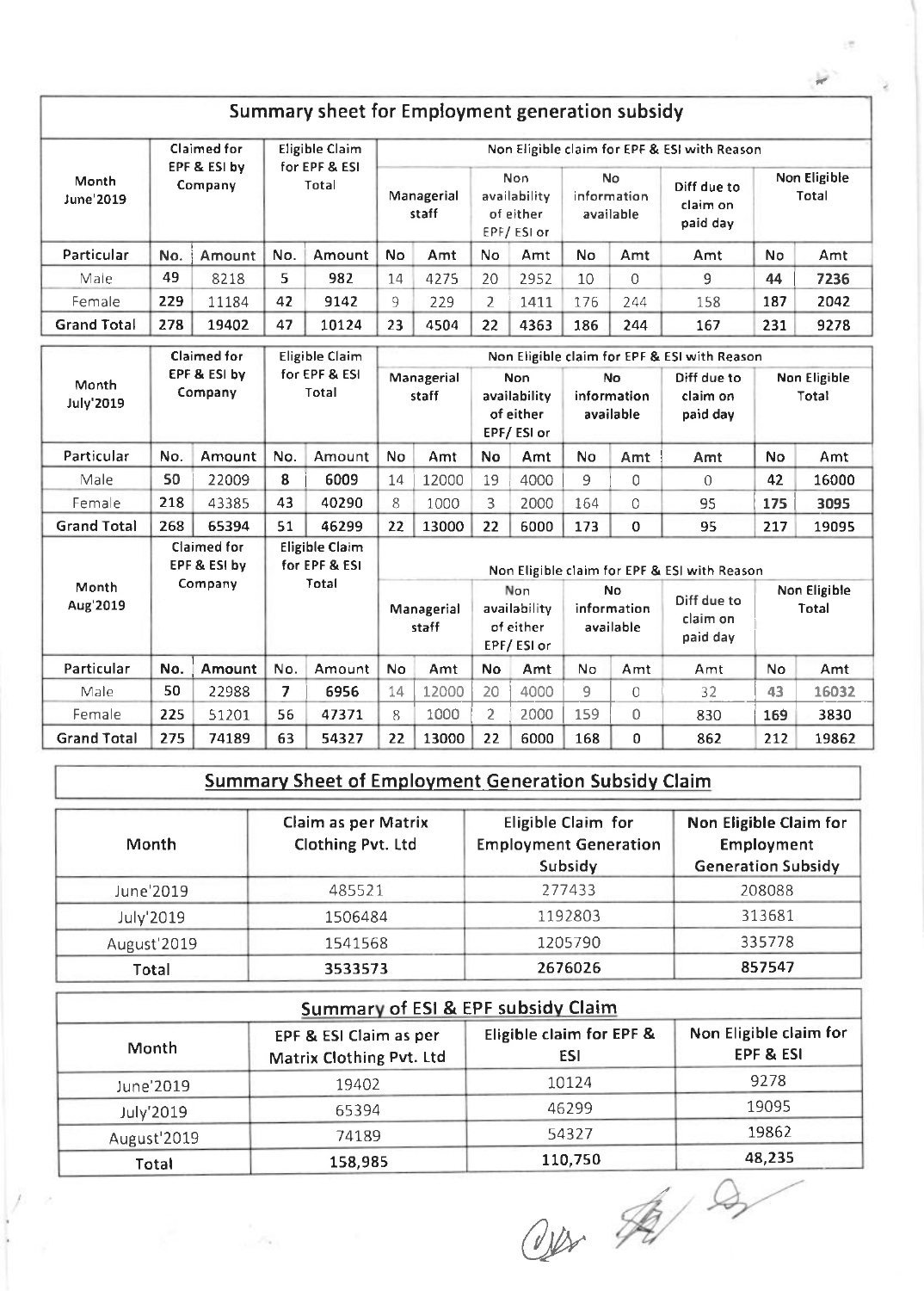| Total Eligible Claim towards Employment Generation and ESI and EPF subsidy |                                                                      |                                                |                                                                                                 |  |  |  |  |
|----------------------------------------------------------------------------|----------------------------------------------------------------------|------------------------------------------------|-------------------------------------------------------------------------------------------------|--|--|--|--|
| Month                                                                      | <b>Eligible Claim for</b><br><b>Employment Generation</b><br>Subsidy | Eligible Claim for EPF &<br><b>ESI Subsidy</b> | <b>Total Eligible Subsidy</b><br>Claim for Employment<br><b>Generation and EPF &amp;</b><br>ESI |  |  |  |  |
| June'2019                                                                  | 277433                                                               | 10124                                          | 287557                                                                                          |  |  |  |  |
| <b>July'2019</b>                                                           | 1192803                                                              | 46299                                          | 1239102                                                                                         |  |  |  |  |
| August'2019                                                                | 1205790                                                              | 54327                                          | 1260117                                                                                         |  |  |  |  |
| Total                                                                      | 2676026                                                              | 110750                                         | 2786776                                                                                         |  |  |  |  |

Note:

- 1. Office, administrative, account & managerial staff employees have not been considered under Subsidy.
- 2. Additional Rs.1000/- per month is applicable to SC/ST quota for Jharkhand domicile people only (in case of male workers).
- 3. Cash transaction has not been considered under this subsidy.
- 4. Raw Data of Bio-Metric Attendance record has been matched
- 5. Account Statement duty certified by respective Bank has been matched.
- 6. ESI & EPF Challan has been matched through online portal.
- 7. List of Eligible Designation / Grade for Employment Generation Subsidy as per Annexure I
- 8. List of Not Eligible Designation / Grade for Employment Generation Subsidy as per Annexure II

**Observation:** The organization has uploaded all the relevant documents and provided all relevant information for subsidy claim for the period from June'2019 to August'2019 towards Employment generation and Reimbursement to employer's contribution towards expenditure incurred on ESI and EPF for the project as per requirement under the JTAFP-2016Guideline. The relevant documents has been checked &attached in the respective file.

After calculation of all components and documents under the clause 8.11 (b) & (c) of JTAFP- 2016 Guideline, the eligible subsidy towards Employment generation and Reimbursement to employer's contribution towards expenditure incurred on ESI and EPF has been worked out amounting to Rs.27,86,776/- (Rupees Twenty Seven Lacs Eighty Six Thousand Seven Hundred Seventy Six Only)as per the JTAFP- 2016 Guideline. Hence, Single Window Clearance Committee' may approve the eligible subsidy for Rs.27,86,776/- (Rupees Twenty Seven Lacs Eighty Six Thousand Seven Hundred Seventy Six Only)

**Decision of Single Window Clearance Committee:** The members present in the Single Window Clearance Committee analyzed the subsidy proposal based the documents & information provided by the unit. Based on the recommendation for approval of subsidy for the month June'19 to Aug'19 under clause 8.11(b)  $\&$ (c) of JTAFP-2016, SWCC approved eligible subsidy of Rs.27,86,776/- (Rupees Twenty Seven Lacs Eighty Six Thousand Seven Hundred Seventy Six Only) as per calculation shown above and attached list as annexure-I & II.

### 2. M/s Prem Footwear Pvt Ltd.

Company Background:

M/s Prem Footwear (P) Ltd. is a private company promoted by the PREM Group, Kolkata. Its First Footwear Anchor Unit of the State of Jharkhand in the Year 2017 at Plot No.C-33/3B (P) Kandra Industrial Area, Govindpur/Dhanbad. Total manufacturing capacity is 34.80 Lacs pair of footwear per annum. The types of footwear to be manufactured are Hawai Slippers, PVC Footwear, Components and footwear.

Project Cost: Total Proposed Project Cost (including Infrastructure development) is approximately INR 498.98 Lakhs and actual expenditure incurred, as on date is INR 332.26 Lakhs approx.

| <b>Particulars</b>     | (In Rs. Lakh) |
|------------------------|---------------|
| Land                   | 22.34         |
| Building & Civil Works | 131.98        |

\$ 2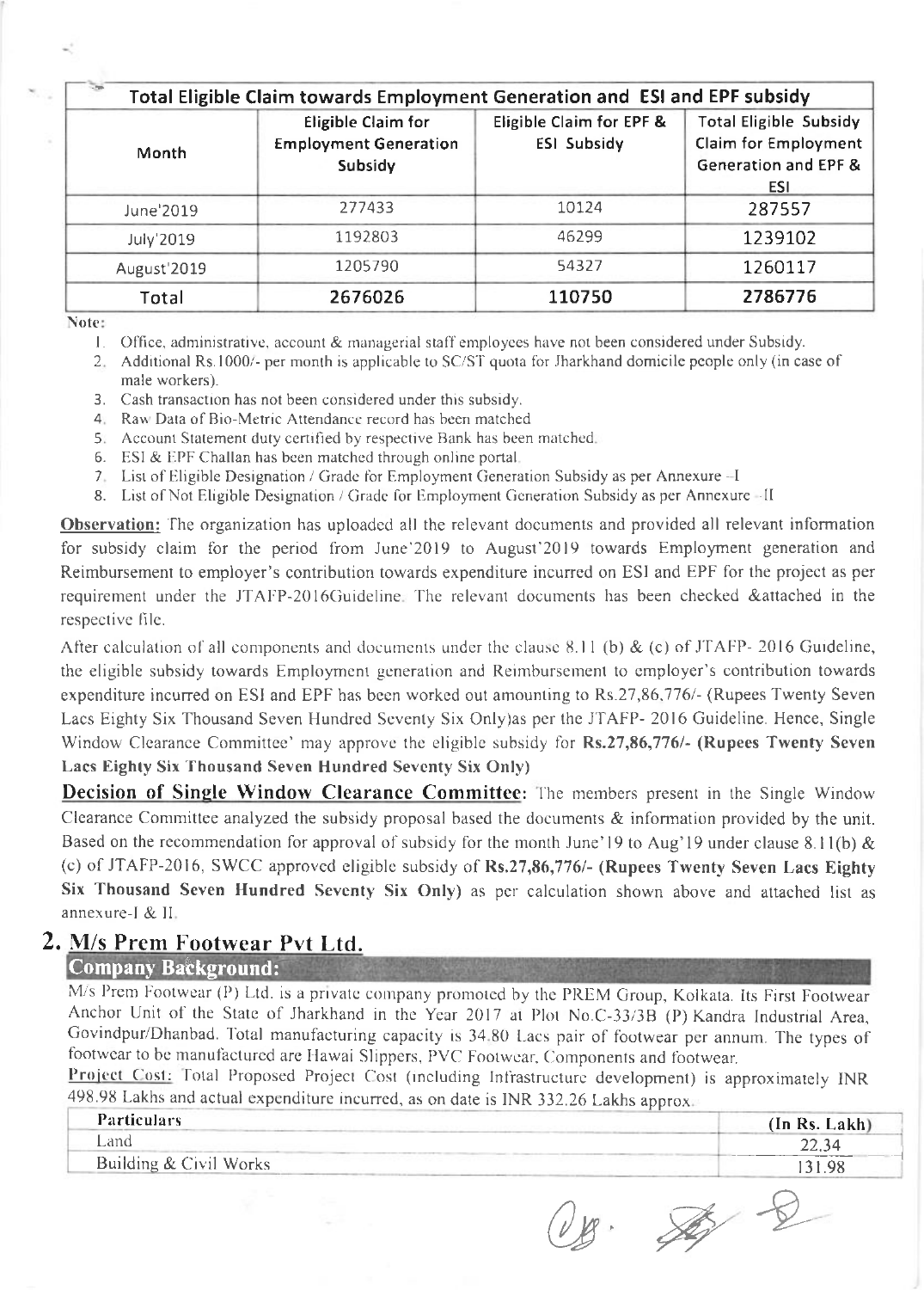| Plant & Machinery                                   |        |  |  |
|-----------------------------------------------------|--------|--|--|
| Miscellaneous Fixed Assets & Pre-operative Expenses | 29.76  |  |  |
| Total                                               | 332.26 |  |  |

Current Stage of Unit: Project is completed as per Detailed Project Report, Plant and Machinery is installed and unit is running successfully and commercially as on date. Unit has gone into commercial production on 20.02.2018 vide Memo No  $-730$  dated 11/04/2018 as per Date of Production Certificate (DOP Certificate enclosed). The DoP of the unit is 20.02.2018.

#### Month wise Sales/Production, Taxes paid Report:

| <b>Month</b> | No. of<br><b>Employees</b> | <b>Total Production</b><br>(Unit) | <b>Total Sales</b><br>(Unit) | <b>Elec. Charge</b><br>(In Rs.) | <b>Taxes paid</b><br>(In Rs.) |
|--------------|----------------------------|-----------------------------------|------------------------------|---------------------------------|-------------------------------|
| $Dec-17$     | N.A.                       | 25,500                            | 2,692                        | 1,19,250                        |                               |
| $Jan-18$     | N.A.                       | 30,000                            | 2,242                        | 1,23,025                        |                               |
| Feb-18       | N.A.                       | 39,000                            |                              | 1,28,512                        |                               |
| $Mar-18$     | N.A.                       | 46,500                            | 17,613                       | 1,28,211                        | $\sim$                        |
| Apr-18       | $N_{\ast}A_{\ast}$         | 46,500                            | 16,266                       | 1,38,276                        |                               |
| $May-18$     | N.A.                       | 49,500                            | 19,291                       | 1,32,725                        |                               |
| June- $18$   | N.A.                       | 51,000                            | 57,266                       | 1,34,815                        | ۳.                            |
| $July-18$    | N.A.                       | 54,000                            | 57,588                       | 1,64,745                        | $\equiv$                      |
| Aug-18       | N.A.                       | 52,500                            | 37,788                       | 1,57,984                        | $\equiv$                      |
| Sept $-18$   | $N.A_{+}$                  | 39,000                            | 20,815                       | 1,07,879                        |                               |
| $Oct-18$     | N.A.                       | 40,500                            | 14,275                       | 85,275                          | ×.                            |
| $Nov-18$     | N.A.                       | 43,500                            | 18,619                       | 1,05,286                        |                               |
| $Dec-18$     | 39                         | 39,000                            | 15,498                       | 55,753                          |                               |
| $Jan-19$     | 37                         | 51,000                            | 18,399                       | 1,62,238                        |                               |
| Feb-19       | 32                         | 42,000                            | 14,153                       | 55,081                          |                               |
| $Mar-19$     | 44                         | 49,500                            | 17,999                       | 1,32,304                        | $\sim$                        |
| Apr-19       | 44                         | 52,500                            | 17,288                       | 2,03,069                        |                               |
| $May-19$     | 49                         | 39,000                            | 16.357                       | 66.190                          |                               |
| June-19      | 44                         | 49,500                            | 13,026                       | 1,35,185                        |                               |

#### **CHECK LIST FOR COMMON DOCUMENTS:**

| <b>Particulars</b>                                                                                                                          | Yes/No     | Remark |
|---------------------------------------------------------------------------------------------------------------------------------------------|------------|--------|
| Form I - CAF (Combined Application Form)                                                                                                    | Yes        |        |
| Form $-1$ A Common Application form for Incentive along with Appendix $-1$                                                                  | Yes.       |        |
| PAN NO. AAECP7005M                                                                                                                          | <b>Yes</b> |        |
| Certificate of Incorporation: 04.06.2008                                                                                                    | Yes        |        |
| CIN No. U19200WB2008PTC126404                                                                                                               | Yes.       |        |
| Udyog Aadhaar No. UAN NO. JH04B0007222 Date 04/12/2017                                                                                      | Yes        |        |
| GST No.20AAECP7005M1ZL Date: 26/07/2017                                                                                                     | <b>Yes</b> |        |
| TIN No. 20161711513                                                                                                                         | Yes        |        |
| Lease Agreement executed between "The Bokaro Area Development Authority, BIADA                                                              | Yes:       |        |
| with Sri Arjun Bahri Dhawan dated 08.04.2017                                                                                                |            |        |
| Consent of Established issued by Jharkhand State Pollution Control Board vide Ref No.                                                       | Yes.       |        |
| JSPCB/HO/RNC/CTE-1405677/2017/497 Dated 25.09.2017                                                                                          |            |        |
| Consent of Operative issued by Jharkhand State Pollution Control Board vides Ref No.                                                        | Yes:       |        |
| JSPCB/HO/RNC/CTO-1975849/2018/318 dated 15.02.2018 valid till 31.12.2018                                                                    |            |        |
| DPR approved by Bank                                                                                                                        | <b>Yes</b> |        |
| Factory License No.FCA17050400011 issued by Govt of Jharkhand, Factory Inspection<br>Department Valid till: 31.12.2018, applied for renewal | Yes.       |        |

 $Q\mathbf{B} \cdot \mathbf{A} \begin{pmatrix} 0 \\ 0 \\ 0 \end{pmatrix}$